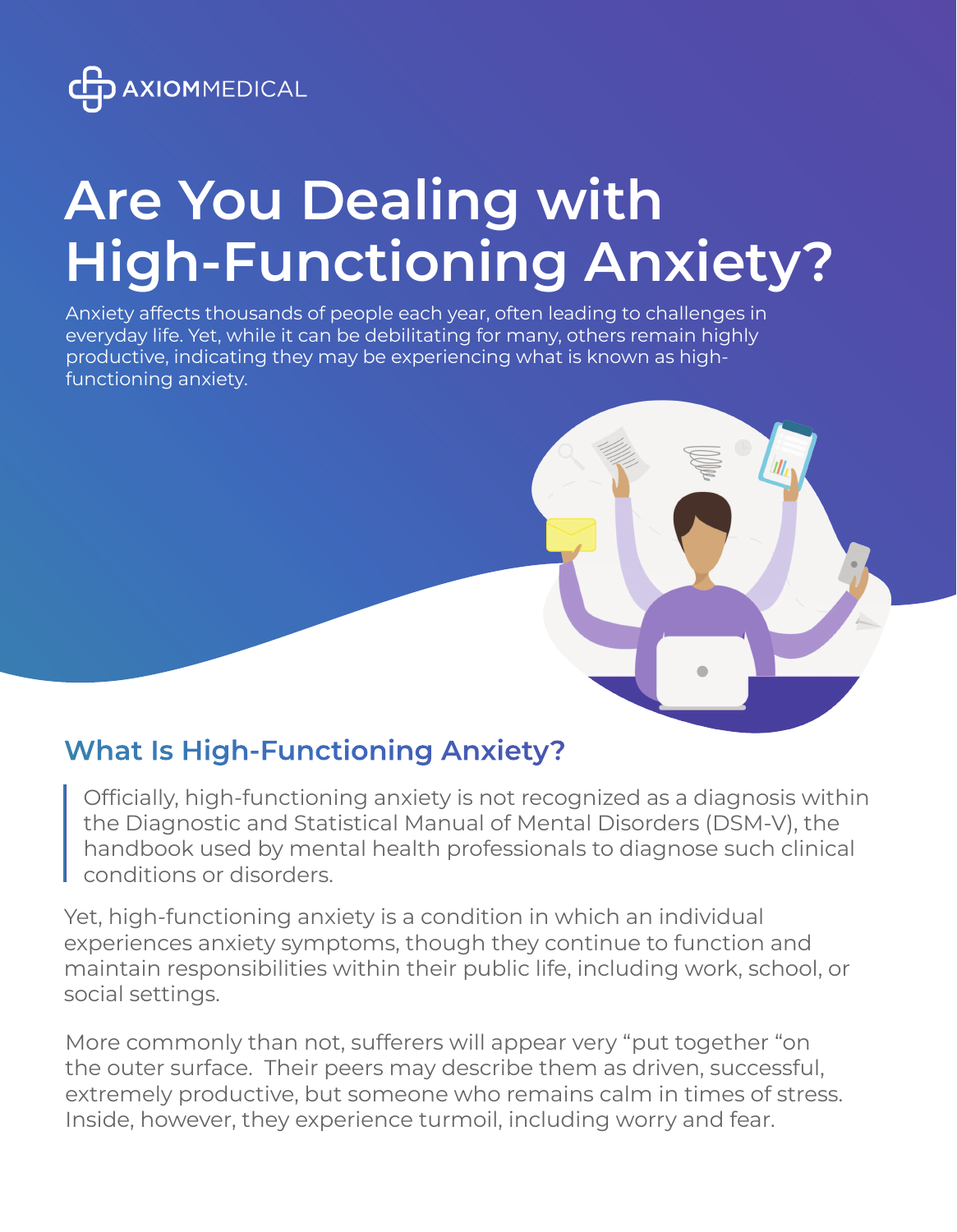## **Symptoms of High-Functioning Anxiety**

While symptoms may be like other forms of anxiety, those with high-functioning anxiety may not exhibit these in the same manner, frequency, or intensity.

### Common emotional and physical symptoms include:

- **Excessive worry**
- Restlessness
- Irritability
- Memory and concentration difficulties
- **Fatigue**
- Trouble falling or staying sleeping
- Muscle tension
- Heart rate changes
- Increasing sweatiness
- Gastrointestinal distress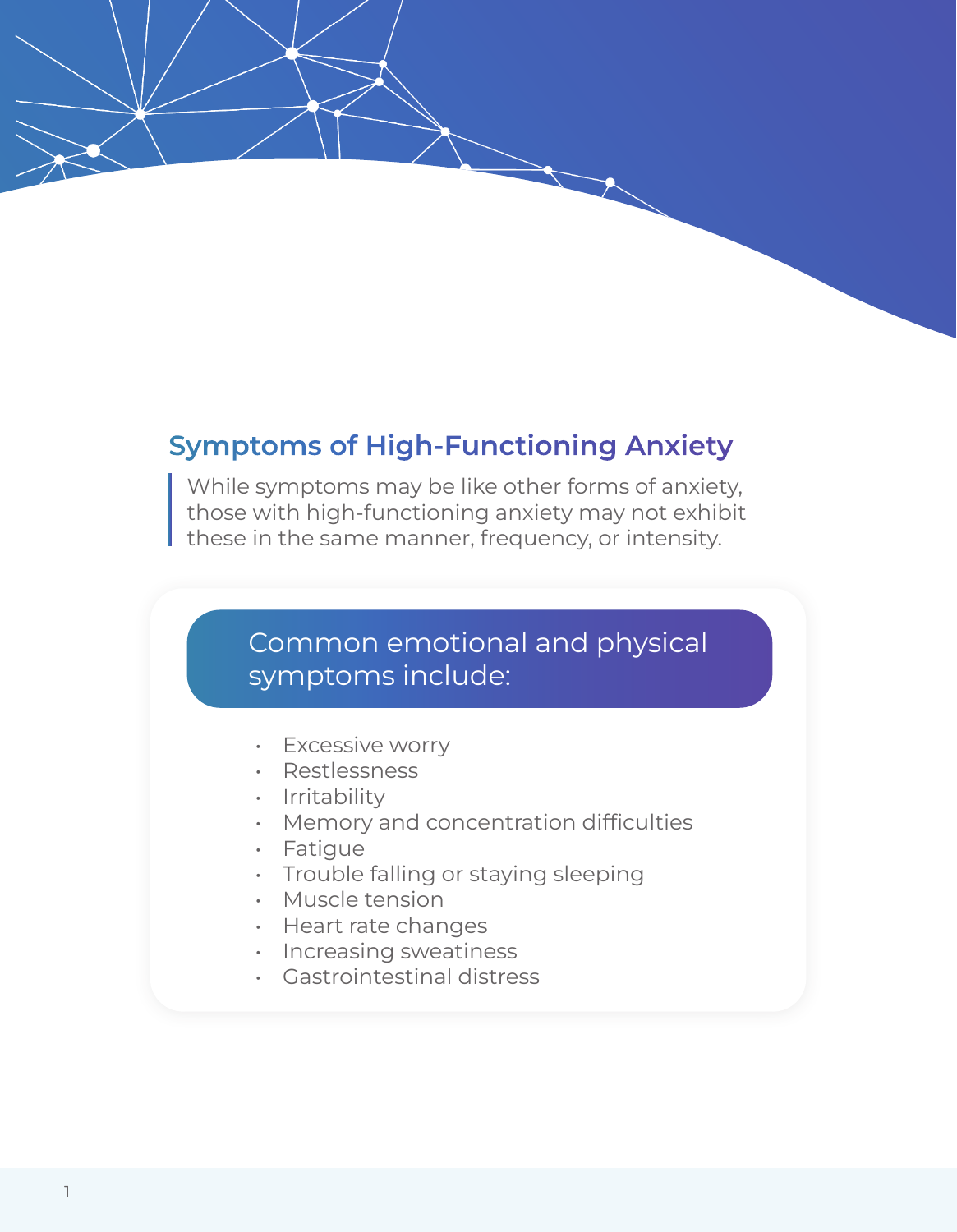



While people with high-functioning anxiety may not display any recognizable outward symptoms, others may notice the following:

- Strong determination to complete projects
- Perfectionism
- Seeking control over decisions or situations
- Inattentive or distracted when speaking with others
- Constantly looking engaged or busy
- Forgoing vacation or flexible time off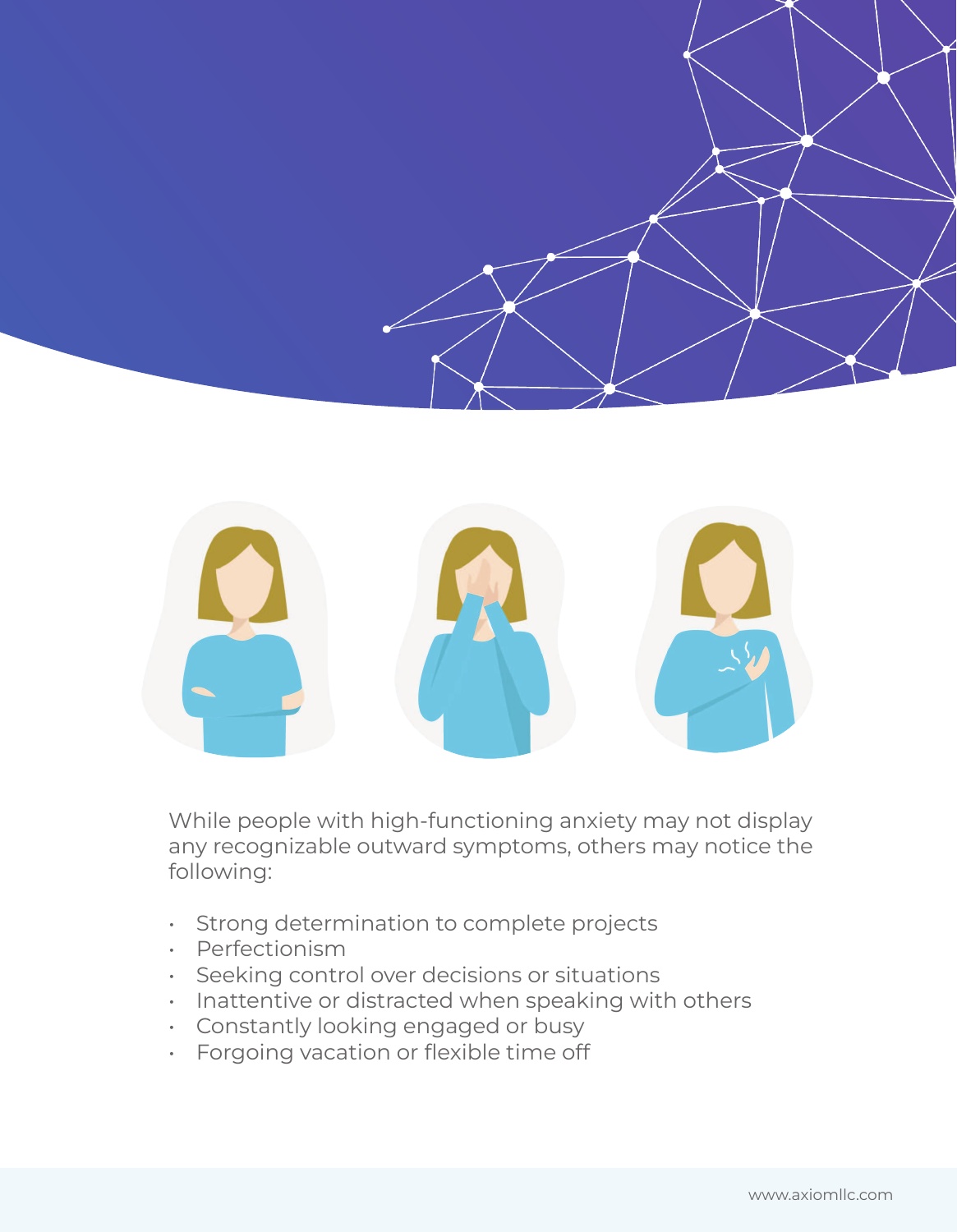# **High-Functioning Anxiety vs. Other Forms of Anxiety/Depression**

 $\bullet$ 

While not an official mental health diagnosis, highfunctioning anxiety shares qualities with other forms of anxiety and depression. These qualities may include feelings of inferiority and fear. The most significant difference is the degree of debilitation.

| <b>Positive</b><br>characteristics<br>often include: | Organized<br>$\bullet$<br>· Punctual<br>Detail-oriented<br>$\bullet$<br>· Passionate<br>· Proactive<br>$\cdot$ High achieving<br>Helpful<br>$\bullet$<br>Loyal<br>$\bullet$                                                                                                                      |
|------------------------------------------------------|--------------------------------------------------------------------------------------------------------------------------------------------------------------------------------------------------------------------------------------------------------------------------------------------------|
| <b>Negative</b><br>characteristics<br>may include:   | Becoming a people-pleaser<br>۰<br>Inability to say no<br>$\bullet$<br>Prone to overthinking<br>٠<br>Alternating between<br>$\bullet$<br>procrastination and intensity<br>• Avoiding eye contact<br>Physical and mental fatigue<br>٠<br>May rely on alcohol or<br>$\bullet$<br>substances to cope |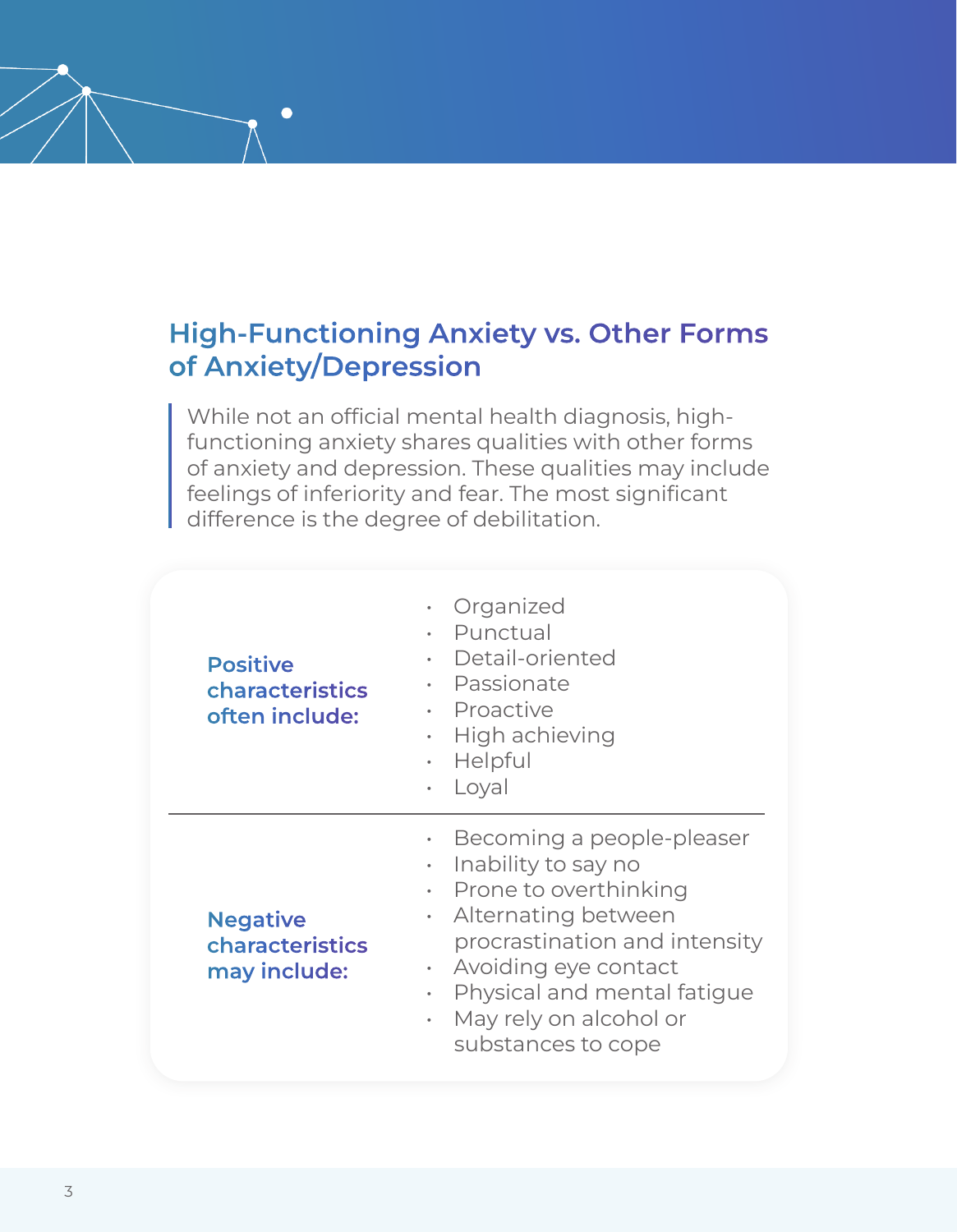

# **Challenges**

Challenges associated with high-functioning anxiety may include:

- Presenting oneself in a false light and not sharing true feelings but instead bottling them up inside
- Overachieving appearance yet failing to acknowledge the internal struggle to reach a higher level of success
- Being treated like everyone else, with the exact expectations, without others being aware of the internal struggles
- Allowing anxiety instead of enjoyment to dictate actions



# **Reducing Stigma**

The public stigma surrounding anxiety and mental health disorders contributes to why diagnosis and treatment are often delayed.

To reduce this stigma, it helps to look at it positively, not just negatively. Instead of always viewing anxiety as a weakness, today's society can highlight the achievements of those dealing with anxiety, showing they can live full, productive lives.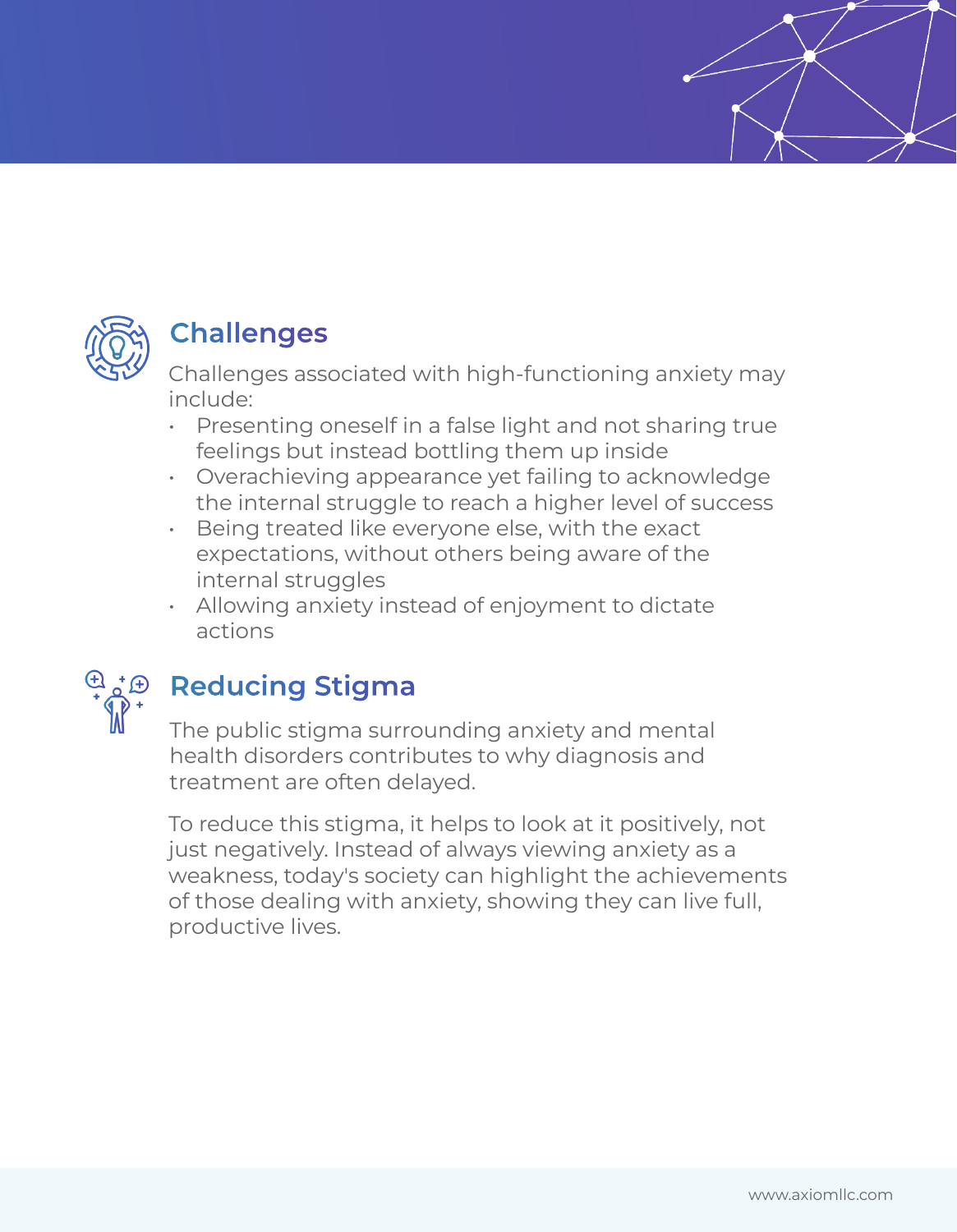

# **Diagnosis**

While high functioning anxiety is not an official clinical diagnosis, determining that an individual has it relies on knowing that an optimal level of anxiety can fuel performance.

Per the Yerkes-Dodson Law, this optimal level of anxiety propels them onward instead of leaving them frozen or giving in to their fears.

Those with mild to moderate anxiety are likely candidates for functioning at this higher level versus those with severe anxiety.

#### Psychotherapy

Psychotherapy can be an effective treatment. The individual may meet with a therapist to assess their condition, followed by learning coping mechanisms and strategies to help reduce or better manage symptoms. The sessions may occur one-on-one or in a group or family setting.